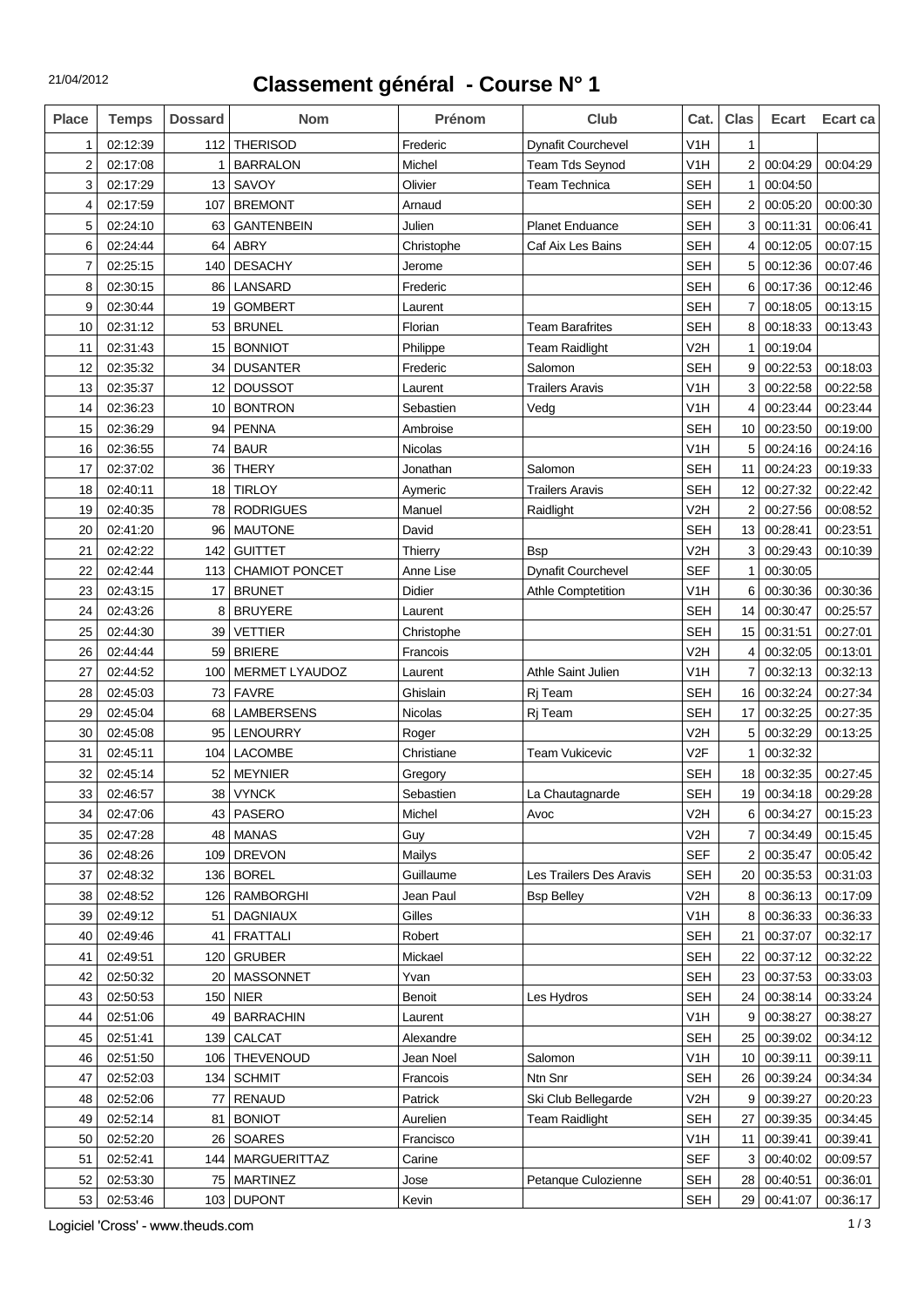## **Classement général - Course N° 1**

| <b>Place</b> | <b>Temps</b> | <b>Dossard</b> | <b>Nom</b>                | <b>Prénom</b> | Club                      | Cat.             | <b>Clas</b>       | <b>Ecart</b> | Ecart ca |
|--------------|--------------|----------------|---------------------------|---------------|---------------------------|------------------|-------------------|--------------|----------|
| 54           | 02:54:28     | 128            | <b>DEVIDAL</b>            | Bernard       |                           | V3H              | $\mathbf 1$       | 00:41:49     |          |
| 55           | 02:55:48     | 76             | <b>BESSON</b>             | Patrick       | LRDC                      | V <sub>2</sub> H | 10                | 00:43:09     | 00:24:05 |
| 56           | 02:55:56     | 9              | <b>BIJASSON</b>           | Yann          | Vedg                      | <b>SEH</b>       | 30                | 00:43:17     | 00:38:27 |
| 57           | 02:56:18     | 91             | SAGE                      | Yvan          |                           | <b>SEH</b>       | 31                | 00:43:39     | 00:38:49 |
| 58           | 02:56:22     | 149            | <b>DAVID</b>              | Yvan          |                           | V <sub>1</sub> H | 12                | 00:43:43     | 00:43:43 |
| 59           | 02:57:35     |                | <b>BORNENS</b>            | David         | Individuel                | <b>SEH</b>       | 32                | 00:44:56     | 00:40:06 |
| 60           | 02:58:38     | 105            | <b>MASQUELIER</b>         | Franck        | Ass74                     | V <sub>1</sub> H | 13                | 00:45:59     | 00:45:59 |
| 61           | 02:58:58     | 11             | <b>RATEAU</b>             | Stephane      | Cmbm                      | V1H              | 14                | 00:46:19     | 00:46:19 |
| 62           | 02:59:03     | 129            | <b>CORNILLET</b>          | Arnaud        |                           | <b>SEH</b>       | 33                | 00:46:24     | 00:41:34 |
| 63           | 02:59:35     | 3              | <b>NEVEU</b>              | Richard       |                           | <b>SEH</b>       | 34                | 00:46:56     | 00:42:06 |
| 64           | 03:01:45     | 141            | <b>BALISTAIRE</b>         | Stephanie     |                           | <b>SEF</b>       | 4                 | 00:49:06     | 00:19:01 |
| 65           | 03:02:27     | 116            | <b>ROCHE</b>              | Robin         | Cs La Feclaz              | <b>SEH</b>       | 35                | 00:49:48     | 00:44:58 |
| 66           | 03:02:39     | 65             | <b>CHAMBET</b>            | Jean Pierre   | Lrdc                      | V <sub>2</sub> H | 11                | 00:50:00     | 00:30:56 |
| 67           | 03:02:56     | 72             | <b>NOURY</b>              | Antoine       |                           | <b>SEH</b>       | 36                | 00:50:17     | 00:45:27 |
| 68           | 03:03:04     | 138            | <b>BOISSIERE</b>          | Julien        | <b>Haut Rhone Roller</b>  | <b>SEH</b>       | 37                | 00:50:25     | 00:45:35 |
| 69           | 03:03:24     | 45             | <b>BELFODIL</b>           | Rachid        |                           | <b>SEH</b>       | 38                | 00:50:45     | 00:45:55 |
| 70           | 03:03:54     | 110            | <b>VINSON</b>             | Franck        |                           | V <sub>1</sub> H | 15                | 00:51:15     | 00:51:15 |
| 71           | 03:03:57     | 23             | PLE                       | Philippe      | Livry Gargan Athle        | V <sub>2</sub> H | $12 \overline{ }$ | 00:51:18     | 00:32:14 |
| 72           | 03:03:59     | 50             | <b>BOZON</b>              | Sebastien     |                           | V <sub>1</sub> H | 16                | 00:51:20     | 00:51:20 |
| 73           | 03:04:31     | 92             | <b>PAROISSE</b>           | Lionel        |                           | <b>SEH</b>       | 39                | 00:51:52     | 00:47:02 |
| 74           | 03:04:34     | 133            | <b>GARKOUCHA</b>          | Marine        | Lrdc                      | V <sub>1</sub> F | 1                 | 00:51:55     |          |
| 75           | 03:04:34     | 111            | <b>VUILLEMIN</b>          | Frederic      |                           | V1H              | 17                | 00:51:55     | 00:51:55 |
| 76           | 03:05:35     | 32             | <b>MABBOUX</b>            | <b>Didier</b> | Salomon                   | V <sub>2</sub> H | 13                | 00:52:56     | 00:33:52 |
| 77           | 03:06:16     | 125            | <b>RANNARD</b>            | Pierre        |                           | V <sub>2</sub> H | 14                | 00:53:37     | 00:34:33 |
| 78           | 03:06:23     | 83             | <b>GOURBIERE</b>          | Yvan          |                           | <b>SEH</b>       | 40                | 00:53:44     | 00:48:54 |
| 79           | 03:06:24     | 84             | <b>VIBERT</b>             | Nicolas       | <b>Pompiers Rumilly</b>   | <b>SEH</b>       | 41                | 00:53:45     | 00:48:55 |
| 80           | 03:07:21     | 93             | <b>VIDALE</b>             | Damien        |                           | <b>ESH</b>       | 1                 | 00:54:42     |          |
| 81           | 03:08:48     | 67             | PANABIERE                 | Arnaud        |                           | V <sub>1</sub> H | 18                | 00:56:09     | 00:56:09 |
| 82           | 03:10:12     | 70             | <b>VIOLLET</b>            | Benoit        |                           | <b>SEH</b>       | 42                | 00:57:33     | 00:52:43 |
| 83           | 03:10:25     | 22             | <b>COLLINET</b>           | Francois      |                           | <b>SEH</b>       | 43                | 00:57:46     | 00:52:56 |
| 84           | 03:11:00     | 56             | AKLIN SCHACHNER           | Corinne       |                           | V <sub>1</sub> F | $\overline{2}$    | 00:58:21     | 00:06:26 |
| 85           | 03:11:19     | 82             | <b>DALLEMAGNE</b>         | Ghislain      | Les Ours Des Glaisins     | V <sub>2</sub> H | 15                | 00:58:40     | 00:39:36 |
| 86           | 03:11:24     | 131            | <b>DEVAUT</b>             | Mathieu       |                           | <b>SEH</b>       | 44                | 00:58:45     | 00:53:55 |
| 87           | 03:12:57     |                | <b>MATTELON</b>           | Gilles        |                           | V1H              | 19 <sub>1</sub>   | 01:00:18     | 01:00:18 |
| 88           | 03:14:11     | 132            | <b>DELAIGUE</b>           | Bertrand      | Avoc                      | V <sub>1</sub> H | 20 <sub>1</sub>   | 01:01:32     | 01:01:32 |
| 89           | 03:14:50     | 35             | <b>DURRES</b>             | Vincent       | Salomon                   | <b>SEH</b>       | 45                | 01:02:11     | 00:57:21 |
| 90           | 03:15:16     | 101            | <b>HEBERLE</b>            | Clotilde      | Athle Saint Julien        | V1F              | 3                 | 01:02:37     | 00:10:42 |
| 91           | 03:15:17     | 143            | <b>CLEVY</b>              | Yannick       | Patagonia                 | <b>SEH</b>       | 46                | 01:02:38     | 00:57:48 |
| 92           | 03:15:57     | 31             | <b>BLANCHARD</b>          | Cecile        | Salomon                   | <b>SEF</b>       | 5                 | 01:03:18     | 00:33:13 |
| 93           | 03:18:17     | 66             | LEROY                     | Maurice Henri |                           | V1H              | 21                | 01:05:38     | 01:05:38 |
| 94           | 03:18:46     | 28             | <b>KUENZI</b>             | Serge         | Ca Ambilly                | V <sub>1</sub> H | 22                | 01:06:07     | 01:06:07 |
| 95           | 03:19:11     | 61             | <b>VIGNAND</b>            | Gilbert       | Ski Club Bellegarde       | V <sub>2</sub> H |                   | 16 01:06:32  | 00:47:28 |
| 96           | 03:19:45     | 85             | <b>RAVEL</b>              | Eric          |                           | V <sub>1</sub> H |                   | 23 01:07:06  | 01:07:06 |
| 97           | 03:20:29     | 60             | <b>BONO</b>               | Claude        | <b>Esperance Faverges</b> | V3H              | $\overline{2}$    | 01:07:50     | 00:26:01 |
| 98           | 03:21:23     | 14             | <b>REVILLARD</b>          | Sebastien     |                           | <b>SEH</b>       | 47                | 01:08:44     | 01:03:54 |
| 99           | 03:21:37     | 30             | <b>PINEL</b>              | Jean Marie    |                           | V3H              | 3                 | 01:08:58     | 00:27:09 |
| 100          | 03:22:05     | 130            | VACHOD                    | Loic          | Aix Savoie Triathlon      | <b>SEH</b>       | 48                | 01:09:26     | 01:04:36 |
| 101          | 03:24:39     | 27             | <b>TACHER</b>             | Laurent       |                           | <b>SEH</b>       | 49                | 01:12:00     | 01:07:10 |
| 102          | 03:24:45     | 25             | <b>GRENAT PETIT ANDRE</b> | Christophe    |                           | V <sub>1</sub> H | 24                | 01:12:06     | 01:12:06 |
| 103          | 03:25:32     | 99             | <b>SAVIGNAC</b>           | Sophie        | <b>Team Marmotte</b>      | V <sub>1</sub> F | 4                 | 01:12:53     | 00:20:58 |
| 104          | 03:25:32     | 98             | <b>GUDET</b>              | Lionel        | Ce Ciat                   | V <sub>1</sub> H | 25                | 01:12:53     | 01:12:53 |
| 105          | 03:26:41     | 124            | <b>UEHISA</b>             | Jenny         |                           | <b>SEF</b>       | $6 \mid$          | 01:14:02     | 00:43:57 |
| 106          | 03:26:52     |                | 108   LASBATS             | Gerald        |                           | V <sub>1</sub> H |                   | 26 01:14:13  | 01:14:13 |